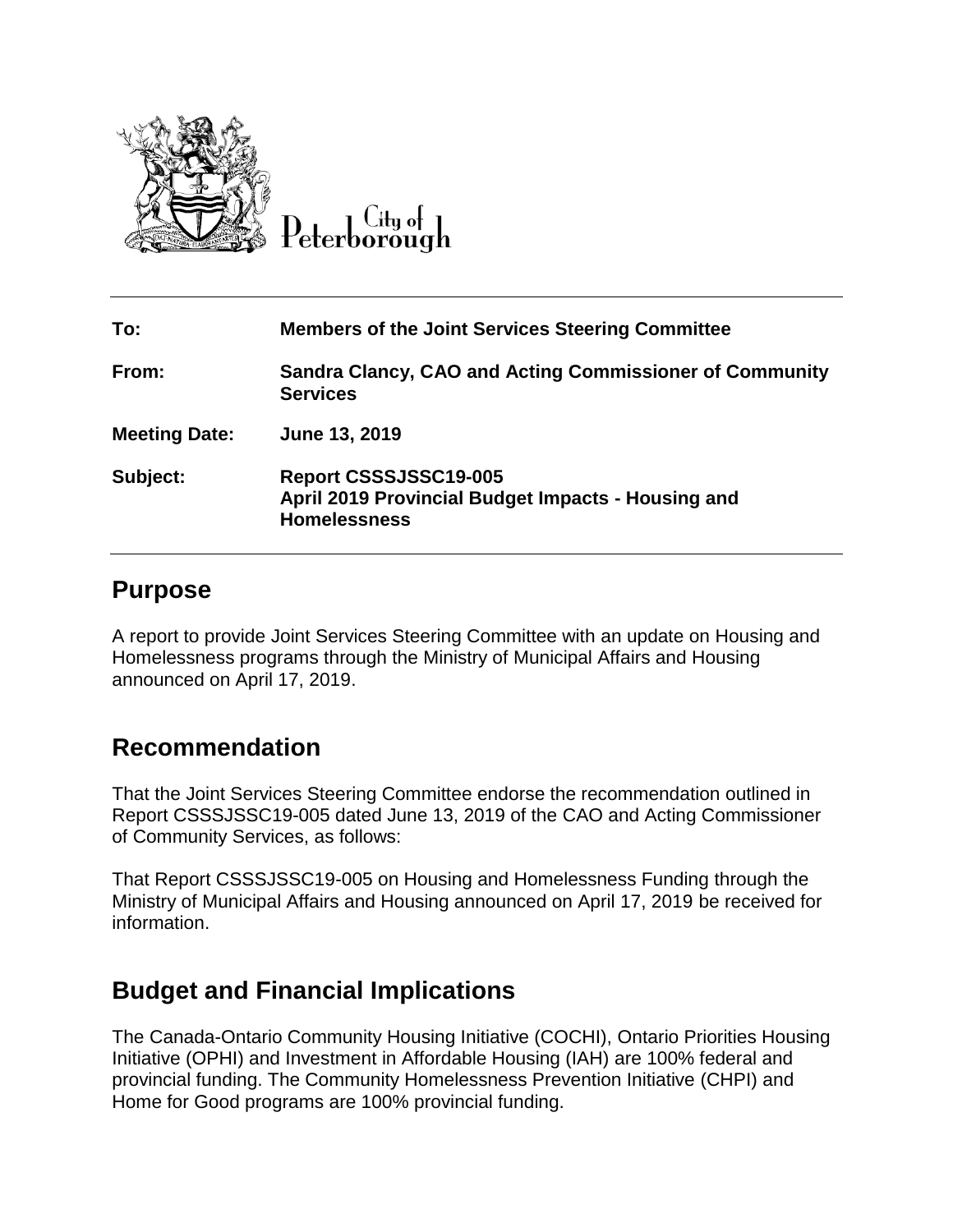Peterborough has received a three-year allocation of funds under these programs. The Ministry of Municipal Affairs and Housing's allocation letter is attached as Appendix A. A summary of the funding allocations is below in Chart 1:

#### **Chart 1. Funding Allocations 2018-19 to 2021-22**

|                | Program                                                                                         | 2018-19<br><b>Confirmed</b><br><b>Allocation</b> | 2019-20<br><b>Confirmed</b><br><b>Allocation</b> | 2020-2021<br><b>Planning</b><br><b>Allocation</b> | 2021-2022<br><b>Planning</b><br><b>Allocation</b> |
|----------------|-------------------------------------------------------------------------------------------------|--------------------------------------------------|--------------------------------------------------|---------------------------------------------------|---------------------------------------------------|
|                | <b>Canada-Ontario</b><br><b>Community Housing</b><br><b>Initiative (COCHI)</b>                  | N/A                                              | \$296,581                                        | \$234,185                                         | \$281,529                                         |
| $\overline{2}$ | <b>Ontario Priorities</b><br><b>Housing Initiative</b><br>(OPHI)                                | N/A                                              | \$1,224,000                                      | \$634,100                                         | \$987,200                                         |
| 3              | <b>Investment in</b><br><b>Affordable Housing</b><br>for Ontario 2014<br><b>Extension (IAH)</b> | \$1,629,900                                      | \$776,900                                        | N/A                                               | N/A                                               |
| $\overline{4}$ | <b>Community</b><br><b>Homelessness</b><br><b>Prevention Initiative</b><br>(CHPI)               | \$3,380,790                                      | \$3,380,790                                      | \$3,413,935                                       | \$3,413,935                                       |
| 5              | <b>Home for Good -</b><br><b>Operating</b>                                                      | \$983,236                                        | \$983,236                                        | \$983,236                                         | \$983,236                                         |

Funding for COCHI and OPHI is available only after a Transfer Payment Agreement is signed and approved Initial Investment Plan is submitted to the Ministry of Municipal Affairs and Housing. The deadline to submit the Initial Investment Plan is September 13, 2019.

Transfer Payment Agreements and Investment Plans are already approved and in place for the IAH, CHPI and Home for Good programs (PLHDJSSC14-003, CSSSJSSC14-007, and CSSSJSSC17-005).

# **Background**

#### **Ontario's Community Housing Renewal Strategy**

On April 17, 2019, the province of Ontario launched the Community Housing Renewal Strategy, a nine-year plan to support and enhance community housing. Community Housing is defined as "housing that is owned and operated by non-profit housing corporations and housing co-operatives or housing owned directly or indirectly by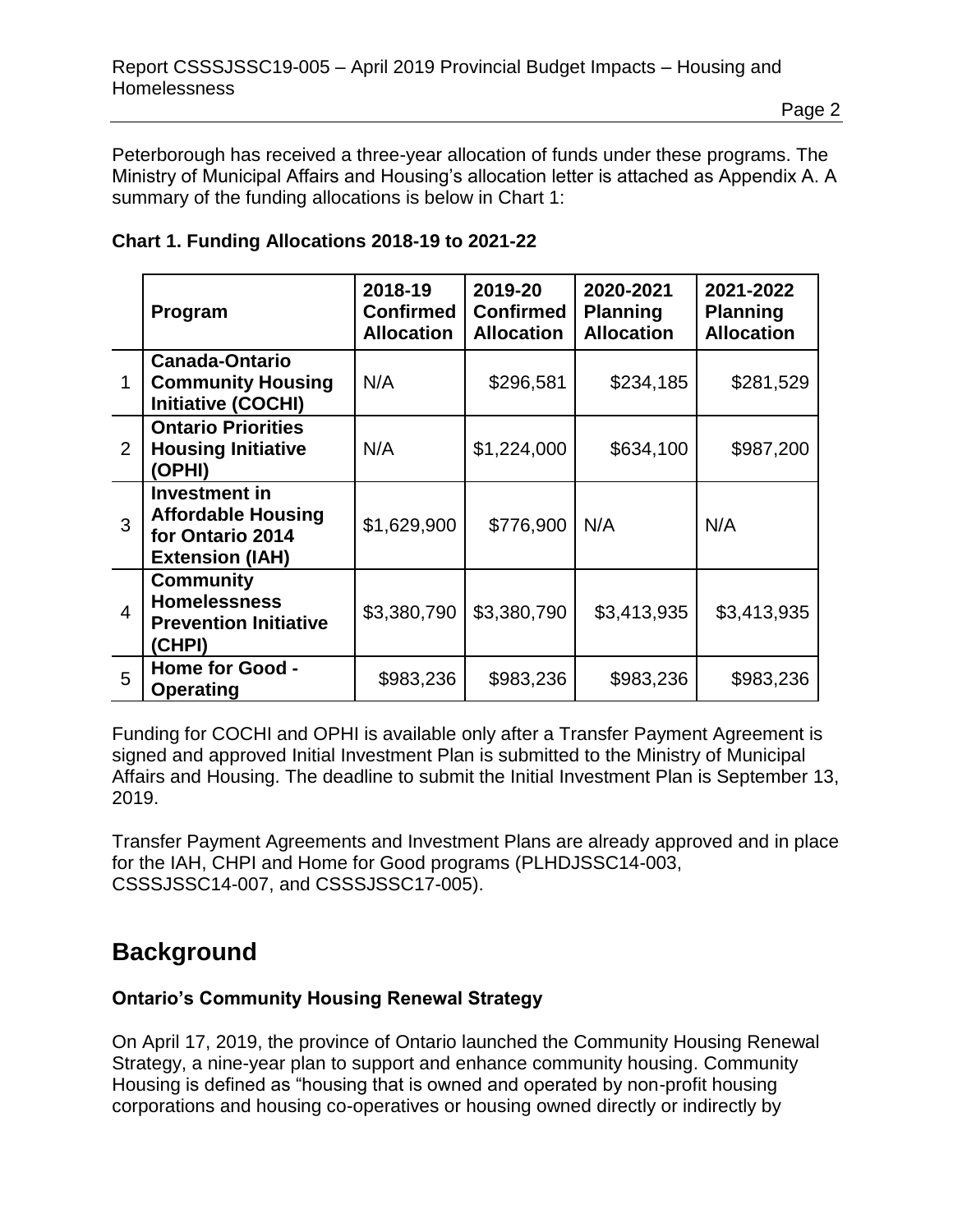provincial, territorial or municipal governments or district social services administration boards and includes Social Housing." Social Housing refers to the 16 independent nonprofit housing providers and Peterborough Housing Corporation. A list of Social Housing Providers in the City and County of Peterborough is included as Appendix B.

The Community Housing Renewal Strategy announcement also provided funding allocations for programs that were offered under the previous provincial government: The Community Homelessness Prevention Initiative (CHPI) and Home for Good.

Two new programs are being launched under this strategy, leveraging federal investments under the bilateral agreement between the Ministry of Municipal Affairs and Housing and Canada Mortgage and Housing Corporation. These new programs are called the Canada-Ontario Community Housing Initiative and the Ontario Priorities Housing Initiative.

#### **Canada-Ontario Community Housing Initiative**

The Canada-Ontario Community Housing Initiative (COCHI) is intended to replace federal funding that was projected to decrease under the Social Housing Agreement between the federal government and the Province of Ontario. Allocations under this program are equivalent to the amount of funding to Service Managers that would be reduced year over year.

The objectives of COCHI for the first three years of the program (2019-20 to 2021-22) are to protect tenants in projects with expiring operating agreements/mortgages and to stabilize the supply of community housing through repairs, renovations and operating support. COCHI funding is intended to support social housing providers that can demonstrate their potential for long-term sustainability.

Eligible operating expenses under COCHI include rent supplements for tenants of social housing where expiry of operating agreements may result in increased rents. As well, transitional operating subsidy may be offered to help a housing provider manage immediate costs that will enable them to be sustainable into the future.

Eligible capital costs under COCHI include repairs and replacement of building systems, and carrying out health and safety repairs, including accessibility renovations.

Priorities for repair and renewal projects for funding under COCHI will be identified using the Asset Planner database, data for which will be updated in 2020 with data from scheduled Building Condition Assessments.

#### **Ontario Priorities Housing Initiative (OPHI) – Program Components**

OPHI offers the following program components:

1. Rental Housing (funding to build new rental housing)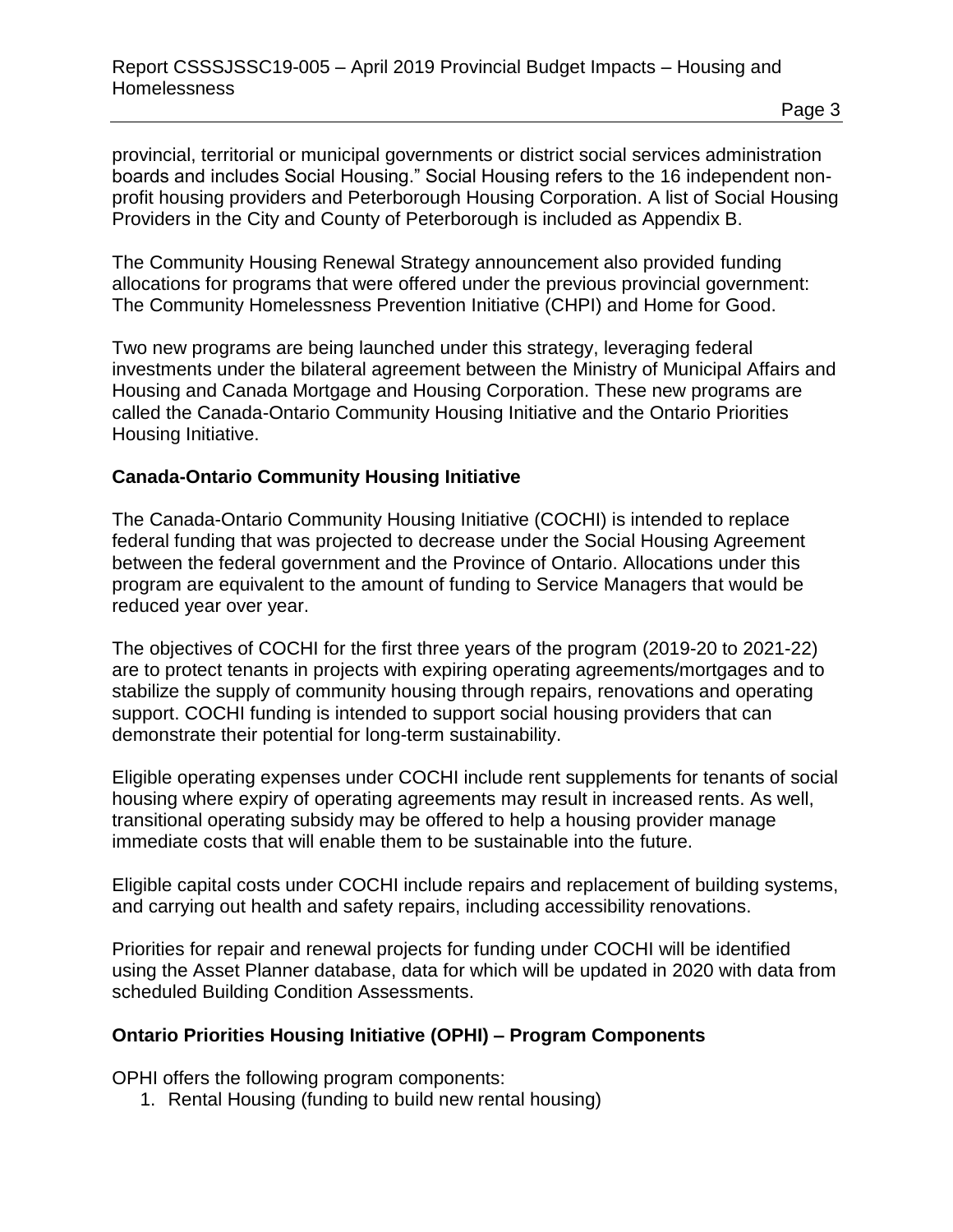- Page 4
- 2. Homeownership (assistance for renter households to purchase a home)
- 3. Ontario Renovates (renovation assistance for low- and moderate-income homeowners)
- 4. Rental Assistance (rent supplement)
- 5. Housing Support Services (supports for people to retain housing and live independently)

Service Managers have the flexibility to select the components they will deliver each year using their OPHI annual funding allocations.

This program is modelled after previous programs, such as the Investment in Affordable Housing, but there are several additions and changes that will impact decision-making around the use of funds.

#### **Ontario Priorities Housing Initiative (OPHI) – New Features**

Support Service funding is a new component that was not available under previous affordable housing programs. Up to 5% of the three-year funding allocation may be used for the Support Service component. Examples of types of support services include: assistance with maintaining rental tenancy, crisis prevention, harm reduction, support for people with physical and cognitive disabilities, and support for social inclusion.

Service Managers will also be allowed to provide funds to develop non-residential space, including common areas and services used directly with the residential accommodation, such as office space for support service providers. Up to 30% of the total available space in a rental housing project may be used for non-residential purposes. Under previous programs, non-residential space was not eligible for funding.

Private developers who are not engaged in a partnership with the municipality, a nonprofit or co-operative will not be eligible for Rental Housing component funding. To be eligible, projects must be non-profit, municipal or co-operative developments, or partnerships. OPHI program guidelines state that Canada Mortgage and Housing Corporation is offering other programs – for example, the National Housing Co-Investment Fund – to support the development of affordable units by private developers. The Ministry of Municipal Affairs and Housing is interested in focusing OPHI funding on the development of community housing that will provide longer-term public benefit.

New priorities for target populations have been added to the Ontario Priorities Housing Initiative program, including:

- People with mental health or addictions issues
- Those who are homeless or at risk of homelessness
- Veterans
- Racialized groups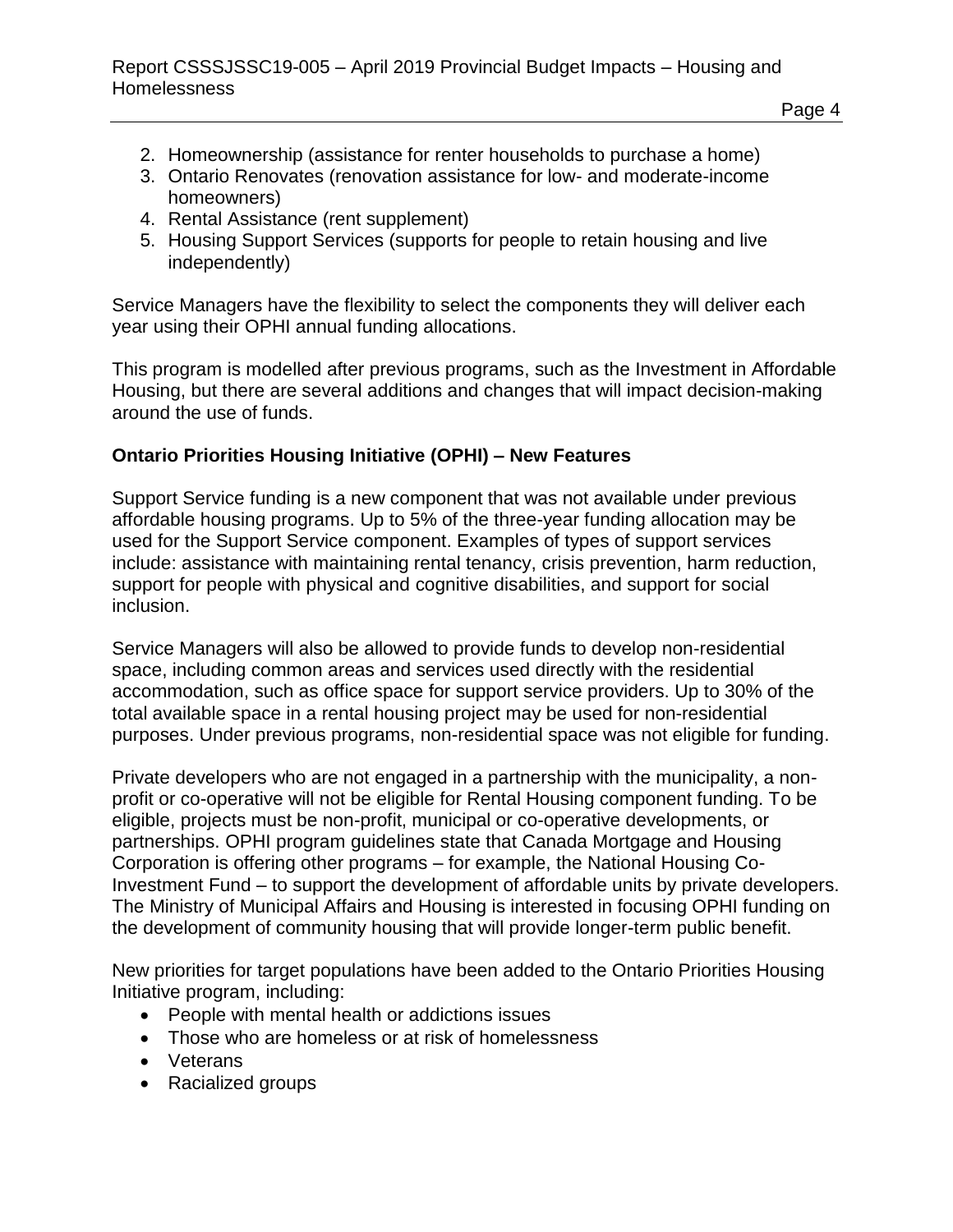Priorities identified in previous programs are also included in the OPHI, including:

- Seniors
- People with disabilities
- Indigenous peoples
- Survivors of domestic violence
- Recent immigrants
- Working poor

A new non-profit affordable homeownership option for the Homeownership component is also introduced in the OPHI. Homeownership component funding may be provided to non-profit affordable home ownership providers for the construction of affordable ownership units to help providers secure and reduce the cost of construction financing.

## **COCHI and OPHI Investment Plan**

Service Managers are required to submit an Investment Plan to outline how the annual COCHI and OPHI funding allocations will be used over the first three-year funding period (2019-20 to 2021-22). The Investment Plan will identify which COCHI and OPHI components will be delivered in each year, and how the selected components will address the priorities identified in their 10-year Housing and Homelessness Plan. The Investment Plan is also expected to demonstrate value for money and prudent use of public funds.

### **Investment in Affordable Housing 2014 Extension**

The federal funding under the Investment in Affordable Housing 2014 Extension (IAH) concluded in 2018-19. However, the Province will complete the cost-matching requirement under this program for one more year (2019-20). IAH funding allocated to rent supplements in 2018 has been prorated to 2025 to support an average of 21 households annually. IAH has also helped 64 renters become homeowners, and 131 homeowners do repairs and accessibility upgrades. IAH funding has been allocated to build below-market rental housing, some examples include: the Mount Community Centre, Brock Mission, Peterborough Housing Corporation's McRae and Havelock projects, CB Rubidge, the Loyola on Edinburgh Street. A summary of the allocations and expenditures under this program is included in Appendix C.

### **CHPI and Home for Good**

Allocations and program guidelines for CHPI and Home for Good were largely unchanged. An increase to CHPI that was announced for 2019-20 was delayed to 2020-21. Home for Good funding is unchanged from previous commitments.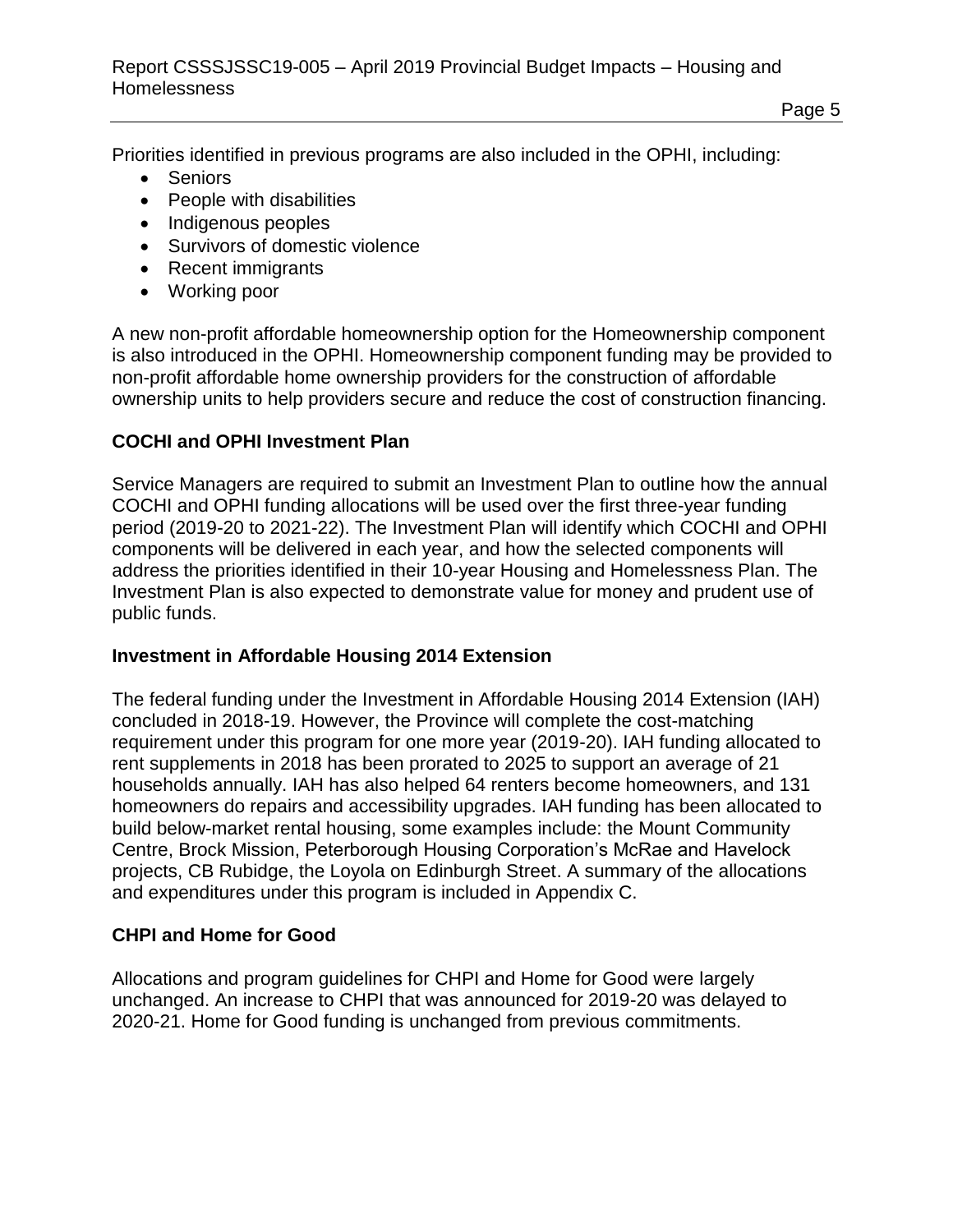#### **Canada-Ontario Housing Benefit**

A new Canada-Ontario Housing Benefit is being developed between the Province and the Canada Mortgage and Housing Corporation. Documentation suggests that the benefit may begin to flow beginning April 2020. This program has the potential to provide stability for households that are in current programs but are projected to end in 2023-24.

### **10-Year Housing and Homelessness Plan**

The announcement of the Community Housing Renewal Strategy comes before the City's the 5-year Review of the 10-Year Housing and Homelessness Plan (the Plan) is completed. The amended Plan will provide clear priorities for spending under all four of these funding streams.

While the amended Plan is not complete, through the consultation, two key priorities were identified both by the community and by third-party consultants: the need to end chronic homelessness and build more housing – particularly supportive housing for people who have been chronically homeless.

An operational review of Peterborough's housing and homelessness system identified permanent supportive housing for people who have been chronically homeless as a key resource that's missing in the City and County of Peterborough. Current Housing First programs that help people who have been chronically homeless to obtain and retain housing, are attempting to do so in an outreach, scattered-site model. This approach is less cost-effective and person-centred than permanent supportive housing with on-site supports. The lack of permanent supportive housing also puts pressure on the shelter system. A lack of options to move out of shelter and into housing means that more people stay in homelessness longer, ultimately increasing their need for supports.

The City has made it a practice to consult with community stakeholders to discuss priorities for new Housing and Homelessness funding. Given the extensive consultation that was conducted for the Plan, which included establishing short- and long-term priorities, a new consultation on funding priorities is not recommended at this time. Staff will consider both the relevant evidence and data as well as the input from community consultations with community members, agency staff, and people with lived experience of homelessness.

A version of this report is also being submitted to the June 10, 2019 meeting of the General Committee for the City of Peterborough and the June 26, 2019 meeting of County Council. Due to the timing and importance, the report could not go to Joint Services Steering Committee before going to a General Committee meeting.